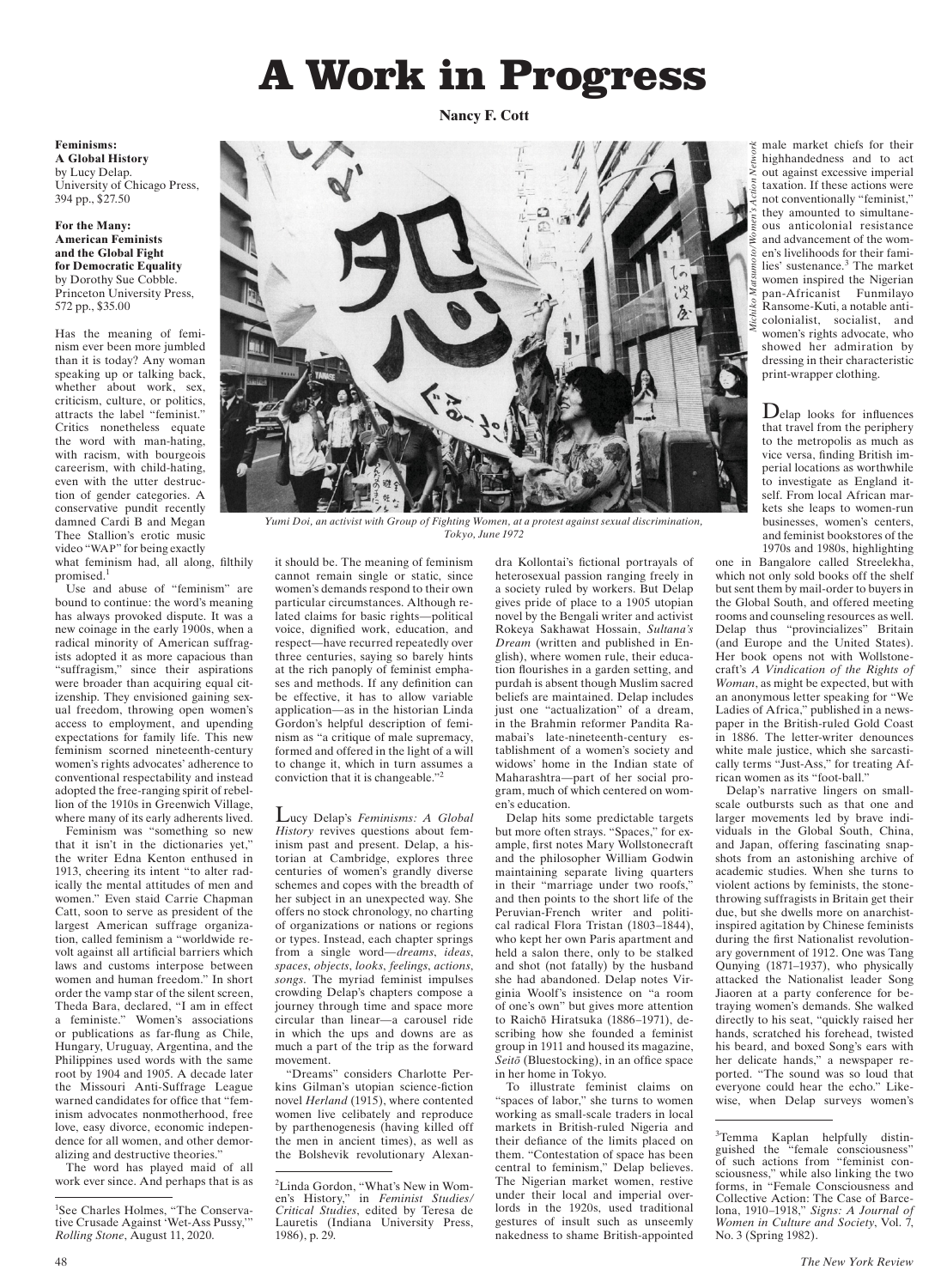ways of expressing resistance to the status quo via their looks, she considers at length the complex politics of religion, anticolonialism, nationalism, and selfpossession involved in women's wearing or not wearing the veil in Egypt, Lebanon, Indonesia, Iran, and Pakistan.

Delap's examples from the US, Europe, and Britain often highlight grassroots undertakings by poor and seemingly powerless women, such as her long sketch of Violet Johnson (1870–1939). A Black Baptist lay leader in New Jersey who supported herself as a domestic servant, Johnson founded her own Baptist church in the early twentieth century in a laundry space she rented, helped by a small klatch of Black women friends. Successful in recruiting white donors, she then faced a tug- of-war when they began to tell her what to do. By 1918 she had an apartment and made it a home for newly minted female Black industrial workers. The local YWCA, which did not include Blacks in its outreach to women in industry, gave her some financial aid.

Like the actions of the Nigerian market women, Johnson's accomplishments would rarely be included in a standard feminist history, but Delap puts her there, for her lifelong commitment to creating comfortable gathering places for Black women, especially those who were devout. "Despite longstanding claims that religion is necessarily patriarchal," she comments (confirming her leniency in definition), "feminism has never been a uniquely secular movement when viewed in global perspective."

 $E$ ach chapter finds its own path geographically and temporally—composing a pageant that runs from the speculum to the hijab, from the German League for the Protection of Motherhood to Radicalesbians, from breaking windows to singing, from bloomers to zines. Delap is not only applauding, however. She means to write a critical history, and assesses the gains and disadvantages of various methods and strategies, quite aware that projects of feminist intent do not ipso facto vanquish inequalities imposed by class, race, colonialism, or citizenship status. Some women's dreams are nightmares for others.

One illustration she offers is the story of a halfway house in Victoria, Australia, founded during the 1970s to allow women to escape male violence at home. It included Aboriginal as well as white and ethnically different immigrant women; residents were expected to share everyday life and set up house policies. The Australian state allotted funding for such refuges as early as 1975, and while an immediate benefit, state aid brought tensions among the residents to the fore. Educated white women were better equipped to negotiate state aid, while Aboriginal women were deeply distrustful of it and therefore of the white women's intentions, because of the history of state expropriation from and colonization of Aboriginal populations.

Discomfort, complaints, and arguments followed. Not only indigenous women but also immigrants who wanted to enter the refuge felt attacked by white feminists' (perhaps unwitting) stereotyping of them, despite the whites' maintaining a veneer of antiracism. Delap examines several such sobering incidents to encourage contemporary and future feminists to be wary of repeating past mistakes.

The chapter on feelings of course includes anger, highlighting Mitsu Tanaka, prominent in the women's liberation movement in Tokyo, whose fury at men's everyday sense of entitlement to use women's bodies as sexual receptacles drove her to write her 1970 manifesto, "Liberation from the Toilet." A sexual abuse survivor, Tanaka expressed the fierce wrath of "a womb that thinks for itself, that screams and stamps its revenge in the blood of its own child." Influenced, too, by the Black Power movement's mantra "Black is Beautiful" and by the sexually emancipatory ideas of Wilhelm Reich, Tanaka wanted to refigure the abject status of the *onna* (slut) and declare her beautiful.



*Maida Springer Kemp, circa 1950*

Anger among women also appears in this chapter, including Audre Lorde's expression of Black women's anger at white women for failing to see their own racism, lesbians' anger at straight women for making them invisible at the 1970 Congress to Unite Women, and flare-ups between "first world" and "third world" women at the Mexico City World Conference on Women in 1975. The chapter also includes love as a motive, as in the Black feminism of the writer Anna Julia Cooper and the poet June Jordan, and maternal devotion too, found in the Swedish reformer Ellen Key's radical advocacy in the 1910s for state support for unwed motherhood, as well as the political work of the Mothers of the Plaza de Mayo in Buenos Aires, whose relatives were "disappeared" during the Dirty War in the 1970s.

"By no means are all the figures discussed in this book feminists," Delap concedes unapologetically; "many would not have heard of this word, and some would angrily repudiate it. But they can nonetheless be placed within a critical feminist history." Who will turn up where and doing what in Delap's book is as unknowable as where a roulette ball will stop.

Dorothy Sue Cobble in *For the Many: American Feminists and the Global Fight for Democratic Equality* diverges sharply from Delap's approach. Cobble's book proceeds chronologically, pursuing one strand of American women's international reform efforts in the

twentieth century. She means to convince readers of the preeminence of the women she groups together (who virtually all began as labor movement leaders) because of their ideological slant and dual goals. They combined dedication to social justice for "the many"—that is, working-class men and women—with additional focus on women's gender-based needs. That meant they strove to insert labor equity and social welfare regulations for all workers in international standardsetting agreements, and also special protections for women. They likewise argued for adequate female representation in policy-making bodies.

Cobble has written before about twentieth- century American female labor leaders and what she sees as their distinctive contributions to feminism, emphasizing their commitment to lessening sex discrimination while advancing overall workplace justice. In her book *The Other Women's Movement* (2004), she named them "labor feminists" who sought "more than sex equality," and then switched to "social justice feminists" in a 2014 essay in *Feminism Unfinished: A Short, Surprising History of American Women's Movements.* In *For the Many* she calls them "full rights feminists," positioning them no longer as the "other" women's movement but as the most significant one at the international level. (Though her subtitle announces a "global fight," individual nations are very present; committees composed of national representatives hammered out the standards these women sought, and nations had to ratify them to give them any impact.)

While Cobble makes their allegiance to regulation of labor "for the many" paramount, she adds "social democratic internationalism" to their agendas. Political clashes over different governments' methods arose once Communist and fascist nations joined the international bodies where Americans were also advocates—principally committees of the League of Nations, the International Labor Organization (ILO), and the United Nations—and full rights feminists defended what they understood as democratic ways. Cobble's massive research in their personal papers and in international organizations' records enables her to discuss myriad details of their endeavors.

Cobble's appreciation for the integrity of the full rights feminists' line of reasoning and their persistence shapes her book. Their momentum was hampered by the very fact of their dual priorities, which often set them at odds with the male-dominated American labor movement, and also, continually, with feminists of another stripe. Labor union men did not put women's needs high among their priorities at home or abroad, to say the least. When Cobble's group pressed for maternity leave or other benefits specific to women, for instance, male unionists balked. On the other hand, avowedly feminist "equal rights" groups (before recent times) rarely considered labor injustice or social inequality their major concerns—or maternity either, because gender-specific requirements might make employers hesitate to hire women. By naming her group "full rights feminists," Cobble means to insist that they were indeed feminists (unlike male labor leaders), and to stress their divergence from (and, she

clearly believes, superiority to) feminists who lacked similar dedication to social justice for all workers.

Quite a few American women's groups operated internationally, but Cobble pays little heed to them, taking in the international scene through the eyes of her chosen subjects, who are, for the first third of the book, leaders in the Women's Trade Union League (WTUL). The WTUL was founded in the United States in 1903 to unite working women and middle-class "allies" in fostering unionization and legislation to benefit employed women. Its leaders joined in the fervor for international conferences and organizationbuilding following World War I, and soon brought their dual agenda to the newly founded ILO. Cobble reveals their interactions with women from other countries whose collaboration they sought (sometimes creating steady friendships). Women from Britain, Canada, and Scandinavia most often cooperated, but the Americans also tried to make common cause with Latin American and Asian feminists.

In the 1920s the meaning of "equal rights" between women and men became a source of struggle in the ILO and related organizations. The position of WTUL leaders on the issue grew from a conflict at home with the National Woman's Party (NWP)—previously a hardy minority of bold suffragists over its Equal Rights Amendment, which arrived on the floor of Congress in 1923, proposing, "Men and women shall have equal rights throughout the United States and every place subject to its jurisdiction." (This same ERA, with its wording changed to mimic the Fifteenth Amendment, was passed by an overwhelming majority in Congress in 1971 but was not ratified by the required three quarters of the states before the alloted time expired.)

Politically active women—voters as of 1920—split over the idea. Most of them opposed the ERA. They worried that constitutionalizing "equal rights" would prohibit any legislation addressing women's particular needs—maternity benefits, for example. The ERA did not define how "equal rights" were to be implemented; its application in specific areas was left to interpretation. That is its glory or its fatal flaw, depending on one's point of view.

WTUL leaders and many other women opposed the ERA mainly because they thought it would kill state labor laws restricting hours and setting conditions for women at work, achieved through years of political effort. In 1908 the Supreme Court let such laws stand, because of society's interest in women's "maternal function." But the Court had struck down a similar law for men in 1905, declaring that it violated the Fourteenth Amendment's guarantee of laboring men's freedom to contract. (Not until the late 1930s did that change.) The women against the ERA had on their side male unionists who favored gender- specific restrictions because they prevented women from competing for some better-paid jobs. NWP feminists who proposed the ERA saw gender-specific labor laws as hampering women's employment opportunities; they envisioned women competing equally with men.

By the late 1920s, in the ILO and related committees of the League of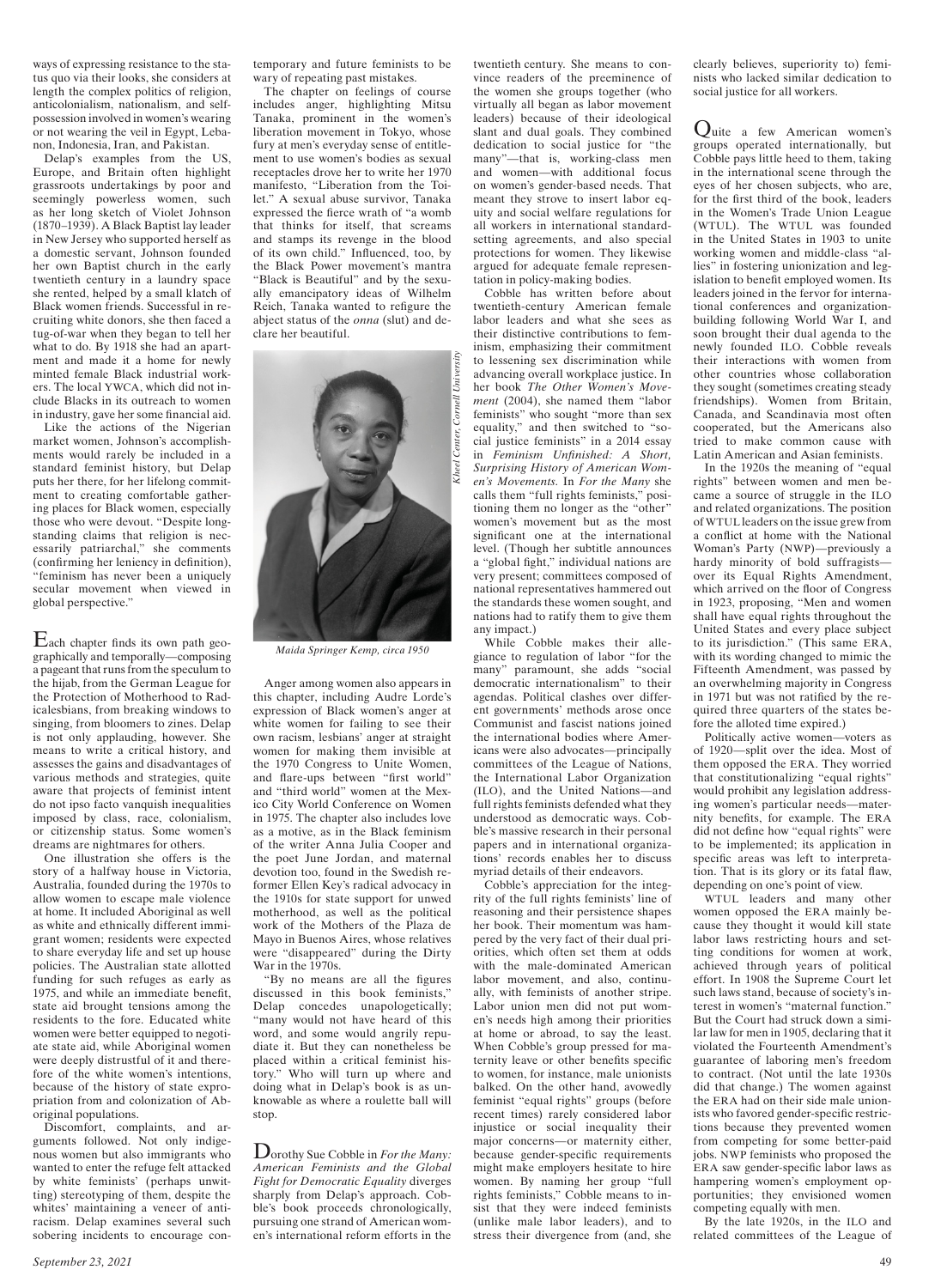### **NEW POETRY and NONFICTION FROM GRAYWOLF PRESS**



PILGRIM BELL Kaveh Akbar "Incandescent. . . . Illuminat[ing]

questions of divinity and language in swift, surprising lyrics." —Booklist, starred review



ON FREEDOM Four Songs of Care and Constraint Maggie Nelson "Reading Nelson is like watching a prima ballerina deliver the performance of a lifetime: athletic, graceful, and awe-inspiring." —Hillary Kelly, Vulture

> NAMES FOR LIGHT FAMILY HISTORY **THIRII** M Y O **KYAW** MYINT **R OF THE GRAYWOLF PRESS**<br>NONFICTION PRIZE

NAMES FOR LIGHT A Family History Thirii Myo Kyaw Myint "This serpentine narrative is a thing of beauty." —Publishers Weekly





An American Conversation Claudia Rankine NOW IN PAPERBACK

"A work that should move, challenge, and transform every reader who encounters it." —Kirkus Reviews, starred review



### THE RENUNCIATIONS Donika Kelly

"Explores . . . the tenuous line between desire and trauma in poems that ache with memory and revelation." —Publishers Weekly, starred review

Nations, whenever "equal rights" were introduced in international meetings, similar fights occurred. The NWP too had an international presence, pressing for equal rights for men and women to be written into new treaties among nation- states, and Britain and other nations had their own equal rights advocates. Cobble's "full rights" women worked against equal rights wherever possible, but neither side made real headway before the Great Depression set in and prospects for effective internationalism receded.

In the US, full rights feminists readily signed onto Roosevelt's New Deal because of its support for workers' rights. Younger women, notably Mary Anderson, the director of the Women's Bureau in the US Department of Labor from 1920 to 1944, took on leading roles and continued to view proponents of equal rights as enemies, even when their central objection was eliminated, since the Roosevelt administration and eventually the Supreme Court approved protective labor laws for male as well as female workers. Full rights feminists continued to believe that equal rights were not in women's interests (perhaps anticipating 1970s feminists who quipped that women who strove to be equal to men lacked imagination). Cobble sidesteps a discussion of equal rights supporters' reasoning and why full rights feminists were not persuaded although, for example, left-wing Latin American feminists showed that equal rights provisions could be combined with special provisions for mothers.<sup>4</sup>

While championing the full rights feminists she has identified, Cobble concedes that their larger aspirations "proved elusive." They had some victories, including persuading Congress in 1934 to make the US join the ILO, where Americans had participated previously in nonmember capacities. But international regulations seldom built in what the full rights feminists wanted. They felt they had won a signal victory in 1937 when the ILO unanimously passed a resolution they devised, calling for full support of women's economic, civil, and political rights, along with safeguards for motherhood and augmented protections in men's hazardous workplaces. The League of Nations paid little attention, however, and as war descended on Europe the cause was put on hold. Even when they achieved long-sought international agreements—such as the ILO's 1952 Maternity Convention stipulating cash benefits (from the state, not the employer) to both married and single mothers—the US refused to ratify. Other nations might have seen the ILO or UN pronouncements as establishing norms and passed legislation accordingly, but the United States rarely did.

Portraits of major characters as political actors from the 1920s through the 1970s animate Cobble's story. They include the white women Katherine Ellickson, Frieda Miller, Frances Perkins, and Esther Peterson—all of them unionists who rose to high federal office—and the Black women Addie Wyatt (a major leader in the Amalgamated Meat Cutters union) and Maida

4 See Katharine M. Marino, *Feminism for the Americas* (University of North Carolina Press, 2019).

Springer Kemp (a garment maker who became the first Black woman to represent the AFL and CIO abroad). Mary McLeod Bethune, the founder and leader of the National Council of Negro Women (800,000 members strong in 1946), and the lawyer Pauli Murray, a peripatetic and creative enemy of sex and race discrimination, pop up too, as Cobble tries to show that full rights feminists not only were antifascist and anticolonialist after World War II but also sought to diminish race bias.

Peterson (1906–1997), an accomplished and politically savvy lifelong Democrat, plays a large part as Cobble tracks her and other women abroad after 1945. She lived in Brussels during the 1950s because of her diplomat husband's appointment there, and threw herself into the International Confederation of Free Trade Unions' outreach to women while also keeping in close touch with colleagues at the ILO. Back in the United States, she was appointed assistant commissioner of the Department of Labor by President Kennedy in 1961. In that capacity she led US efforts at the ILO, where she favored anticolonialist criticism of international development projects and always urged that women have more control in them. But as cold war rivalries beset the ILO and other UN committees, the full rights feminists were captive: standoffs between defenders of a Communist system and defenders of capitalist democracy sabotaged any advance. The best Cobble can conclude is that the ILO was "an all-too-often-ignored site of consequential debate."

The full rights group had admirable national and international objectives. It would be wonderful to have in place right now what they wanted, including living wages, strong labor organizations, a gender- neutral "rate for the job" approach to equalizing pay, national health insurance, and statepaid maternity benefits. Whether their practice was consistently "feminist" is another question. Cobble does not criticize them when they voluntarily subordinated women's interests to the interests of workers' or human rights, as they often did. She does not blink at their objection—which reflected their continuing opposition to the ERA at home—to putting the phrase "equal rights of men and women" in the preamble to the UN Charter. (It was included anyway.)

One US delegate to the UN Charter meeting whom Cobble counts a full rights feminist, Virginia Gildersleeve—previously a long-serving dean of Barnard College—opposed the proposal for a UN Commission on the Status of Women. Cobble defends Gildersleeve's position that the commission affirming human rights and dignity already agreed to cover women as much as men. Gildersleeve spoke against distinguishing women's issues from human rights for all. Latin American feminists argued more effectively that both commissions were necessary, and they won the day.

Cobble likewise has no quarrel with the position of her full rights feminists on Title VII of the 1964 Civil Rights Act. The original bill banned employment discrimination based on "race, color, religion, or national origin." On the floor of Congress, a wily white southern senator to whom the bill was